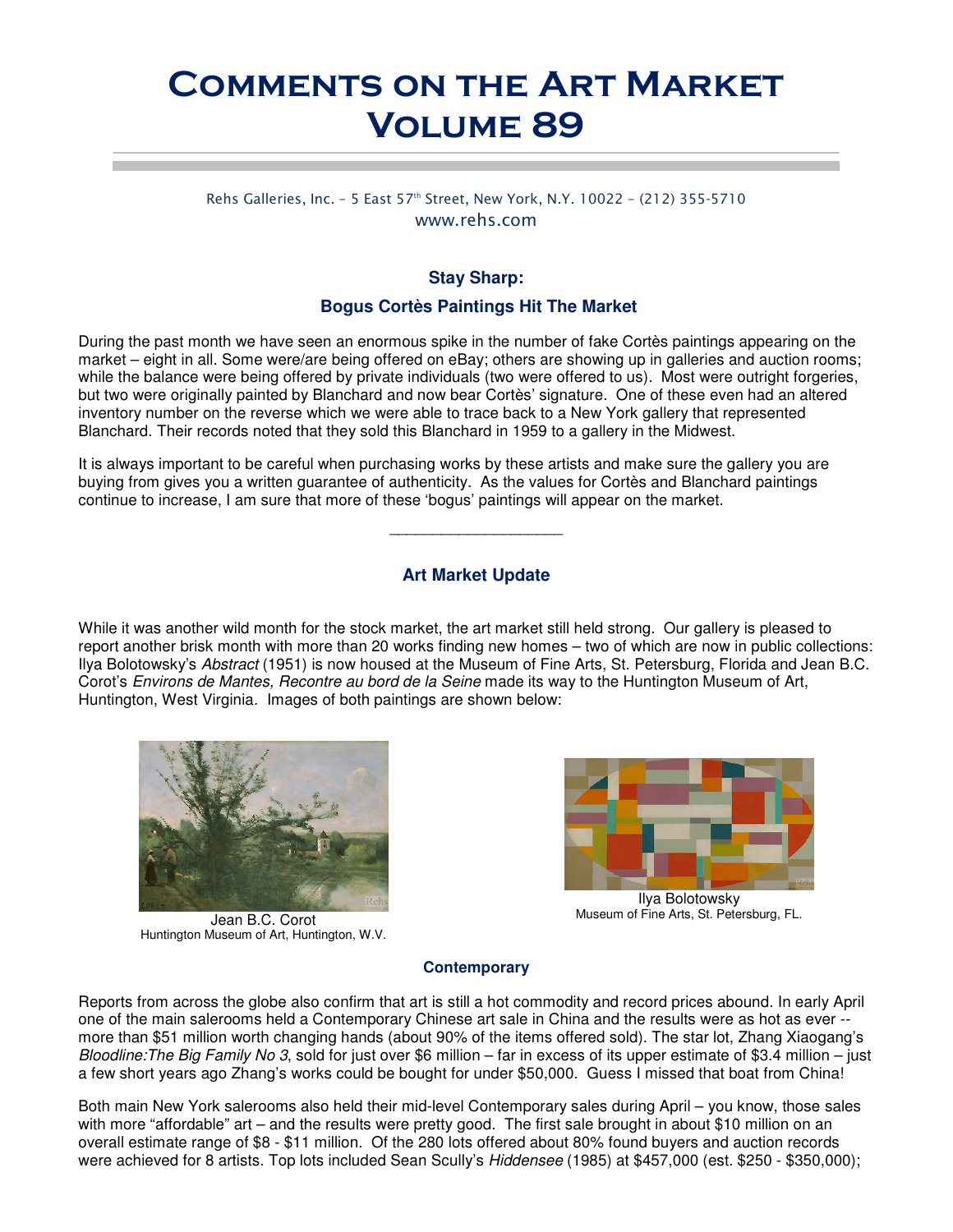Andreas Gursky's Aletschgletscher (1993) at \$361,000 (est. \$200 - \$300,000); Shahzia Sikander's Veil n' Trail (1997) made a whopping \$325,000 (est. \$15 - \$20,000); Albert Oehlen Auge in Auge (1990) fetched \$265,000 (est. \$300-\$400,000); and Mike Kelley's They See God (1989) made \$229,000 (est. \$80-\$120,000).

The second sale included 472 works and a total presale estimate of \$9 - \$13 million. The final total came in just over \$12.5 million with about 350 works finding new homes (about a 74% sell through rate). Andy Warhol grabbed the 1 and 2 positions -- his Eva Mudocci (after Munch) made \$313,000 (est. \$150-\$200,000) while Hammer and Sickle garnered \$277,000 (est. \$80-\$120,000) – see, there are some "more affordable" Warhol paintings. Sam Francis' Instinct, \$253,000 (est. \$100-\$150,000), came in 3<sup>rd</sup> and Keith Haring's Untitled, \$217,000 (est. \$60-\$80,000), came in 4th.

In all, the two New York sales brought in about \$22.5 million of "affordable" contemporary art. And before I move on, here is one final report on the strength of the "affordable" contemporary market … one of the main auction rooms held a single collection sale in Milan and the results were blistering – of the 146 items offered, 146 were sold – yes, a 100% sell through rate – for a total of \$6.4 million.

# **19th Century**

April, in New York, is when the Important 19<sup>th</sup> century sales take place and the offerings, estimates and results left me puzzled.

The first sale took place early in the month and when the catalog arrived I thought they accidentally sent me one for a general sale. This anemic 126 lots sale (usually these sales contain 250-300 items) was filled with many mediocre and regurgitated offerings. The first thoughts that came to my mind were not only that this was a rather embarrassing sale, but why did they even have one? As I learned later, from someone in the department, even without the goods the show must go on. And I want to state for the record; there were some bad, and I mean BAD, paintings in the sale!

Top honors that day went to Corot's Un port de mer en Bretagne which made \$457,000; second place went to Ippolito Caffi's Piazza San Pietro, Roma at \$337,000; third place went to Alfred von Wierusz-Kowalski at \$313,000; in fourth place was Bouguereau's *Italien a la mandolin* at \$265,000; and bringing up the top five was Giovanni Torriglia at \$217,000. Now, I have been covering these sales for many years and when have the names Caffi, Wierusz-Kowalski or Torriglia ever been mentioned? Never! That is because I have never covered such a poor major (ha ha) 19<sup>th</sup> century sale ... even the Bouguereau (which had been up before) and the Corot were nothing to write home about. Normally we eclipse the \$1 million mark for the top 5 works and we usually do not drop below the half-million level until we are out of the top 15 or 20. It just goes to show you what a horrible sale this was.

Of the 126 items offered, 88 found buyers for a total of just under \$5.5 million –the sell through rate was about 70%; which to me is among the most amazing results I have seen. I guessed, before the sale, that 50% or more would not find buyers – shows you what I know. To further illustrate the strength of this market, the Bouguereau, mentioned earlier, was last sold exactly 2 years ago in the same saleroom and made \$120,000! It was, in my humble opinion, a flawed painting then and is still a flawed painting – even at twice the price! And to really illustrate the sale's overall lack of quality, back in December a really nice, small, figure painting by Corot came on the market and sold for \$4.75 million ... darn close to this sale's entire total.

Well, there was hope on the horizon when the competitor's catalog first showed up ... a large, heavy, 452 page, volume with 291 works – I must add that many of the paintings had more than one page devoted to them (some needed the hype) so that really beefed up the appearance. Included in the sale were a number of large paintings by Bouguereau, Ernst, Gérôme and Alma Tadema; along with some familiar faces. Well, I kept an open mind (viewing the sale twice) and apart from a few nice paintings, a majority of the works left me wondering whether condition, quality and estimates really mean anything. A couple even had me scratching my head in amazement that the artist could actually paint that poorly; and then there was the usual assumption that a good percentage of these work would find buyers.

Well, unlike the sale 10 days earlier, the top 7 sold works in this sale made more than \$1 million. Leading off was Bouguereau's Morning Breakfast, a pretty work with a bit of restoration and estimated at \$1.2 - \$1.5 million, that made \$2.06 million (this painting last sold in 2003 for \$948,000 – not a bad return in 5 years); close behind was Gérôme's Rüstem Pasha Mosque, Istanbul which brought \$1.94 million (est. \$1.8 - \$2.2 million) and Bouguereau's Cain and Abel (est. \$1.2 - \$1.5 million) captured third place when it made \$1.72 million. Now, in case you are not keeping a running total, those three lots alone add up to \$5.72 million -- more than the 88 works that were sold the prior week; another illustration of how bad the earlier sale was. Rounding out the top five were Vibert's Gulliver and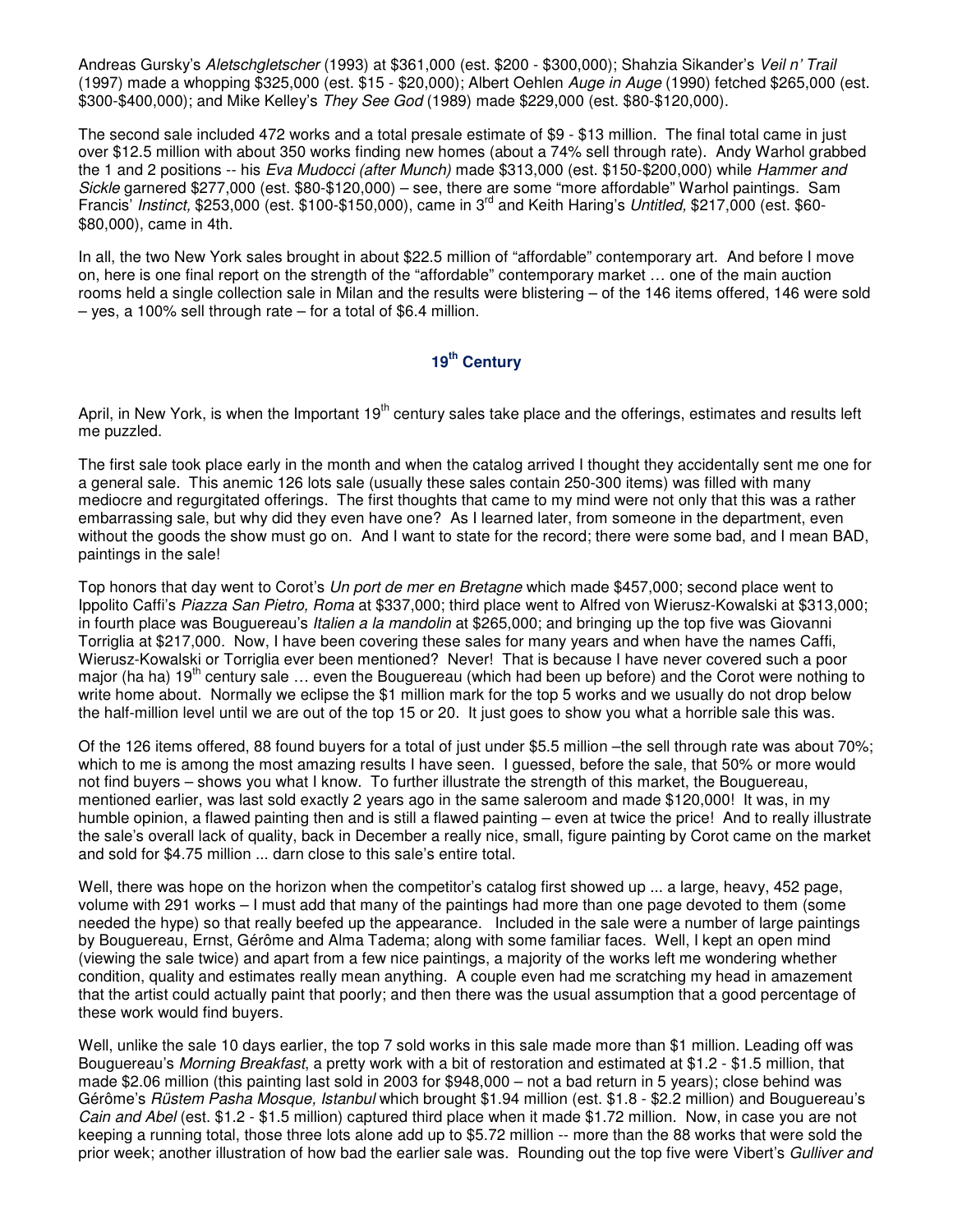the Lilliputians (est. \$500 - \$700,000) at \$1.497 million (despite the fact that much of the sky had been overcleaned) and Rudolf Ernst's The Fountain of Ahmed, III (est. \$650 - \$850,000) at \$1.27 million -this was a beautiful painting.

When the sale ended, only 173 works found new homes; that works out to about 59% -- not a very good sell through rate until you realize that many of the paintings were rather boring. I must also add that a few terrible works – including a Seignac, major Ridgway Knight, and Corot that were all in horrible, I mean HORRIBLE, condition - found buyers. Come on people, get with the program, condition is VERY important!

The total for this sale was just over \$26 million (more than five times the earlier sale) and 8 of the top 10 works were bought by Americans – so much for the weak dollar! As long as we do not see sales like these achieving sell through rates in excess of 90%, it is my feeling that we are still in and orderly and healthy cycle.

Howard L. Rehs © Rehs Galleries, Inc., New York –May 2008

**Gallery Updates:** This month works by the following artists have made their way through the gallery: Corot, Bolotowsky, Cabrera, George Clare, Oliver Clare, Cortès, Blanchard, Harris, John Kuhn, and Margie Kuhn.

**Web Site Updates:** We continue to update our biographies and have added, or will be adding, works by the following artists to our site this month: Ridgway Knight, de Schryver, Aston Knight, Cortès, Blanchard, Bolotowsky, and Katie Swatland. Image of a few recently added works are shown below:



Louis Aston Knight Cottage by the River



Tom Mostyn In the Meadows, Bushy Mill, Herts



Tom Mostyn Picnicking Along the River